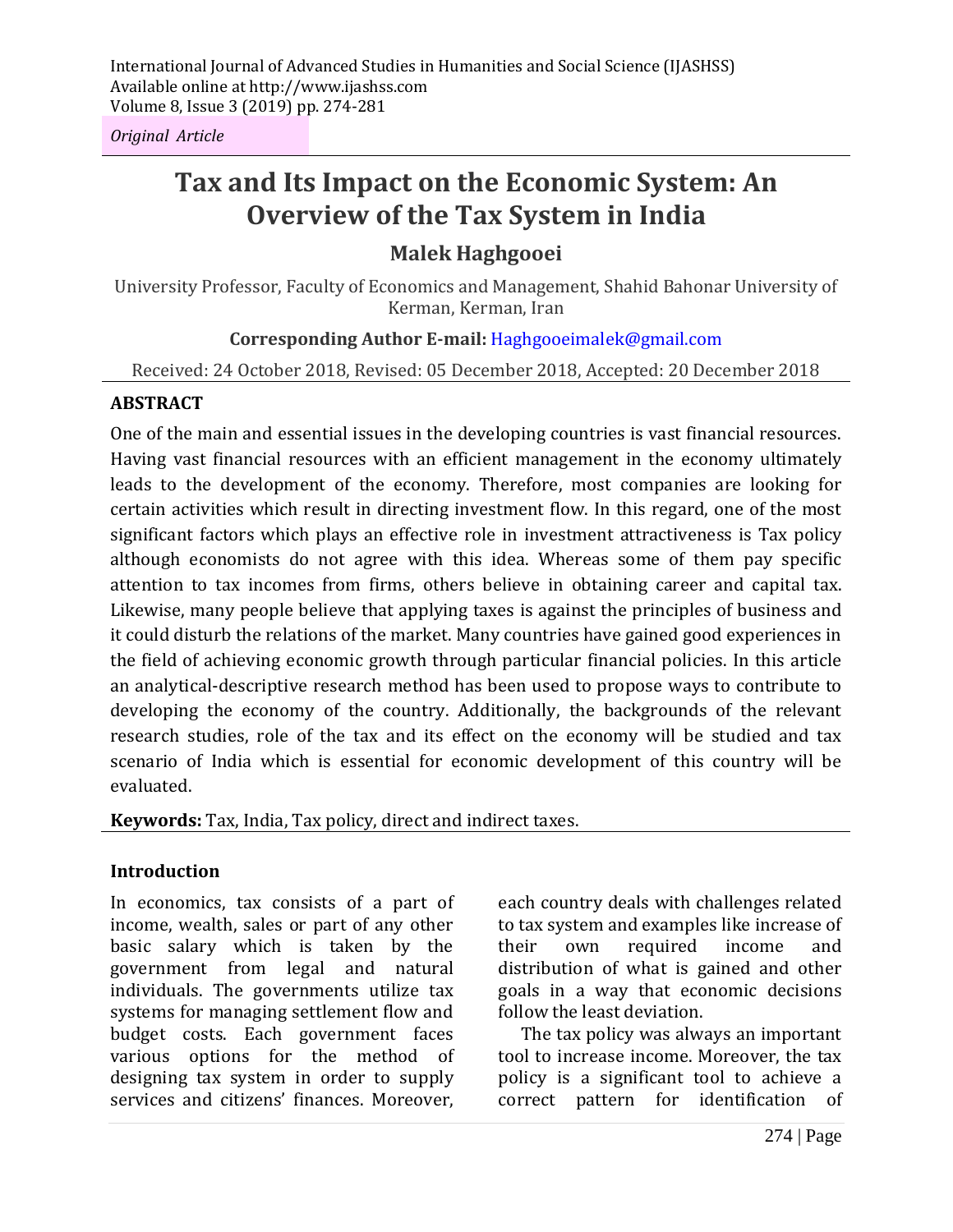sources, income distribution and economic stability with the goal of distributing profits of the economic development fairly (Hudson and Teera, 2004). The actual amount of the collected tax income depends on tax potential of each country and the government's ability in applying a method to collect tax (Eshag, 1983).

The tax and government are two of the most important factors of the most effective elements in all economic and social systems. Moreover, the tax has become inseparable factor of the governments after formation of the social governments and frameworks.

If the existence of the social government and system is necessary, conducting the relevant tasks has some costs that is necessary to find ways for supplying its financing costs. Tax is one of the best ways to supply costs in the ordinary economic conditions. In one hand, even the severe critics of the government, for instance, although Hayek (1994), Nozicks (1974), Friedman, and the groups of the general selections consider the government an evil, they insist there is no way but tolerating this evil. In spite of all difficulties of the government for any individual and group, as if this necessity has been regarded definite (Atkinson and Stiglitz, 1987). Apart from anarchists, other schools and authorities consider the existence of the government necessary for supervision of public affairs and controlling economic affairs. Forming an efficient tax system to supply costs of the public sector is a natural and logical necessity. In case of formation of the government and optimal tax, corruption will decrease and an efficient and significant link will be formed between private and governmental sectors. Therefore, the costs of the public sector will be supplied naturally and through

standard function of the economy in the private sector.

## **Literature Review**

## **The Government and Optimal Tax**

The government and optimal tax are taken up based on the frameworks of economic theories of the public sector and finance. In theories of the public finance and economy of the old public sector, the government was always a benevolent entity and taxation was regarded as people's duty. It was assumed that the government would use tax for the general welfare (Pigou, 1920). In new theories, a kind of review was made on the nature of the government. So that the experience showed that in spite of taking tax, the government often does not make the welfare better, but also it sometimes gets worse. Some studies showed that a series of institutional dimensions besides the government and tax should be considered in order to make the authorities improve their official duties toward citizens (Buchanan, 1967). Knut Wicksell, the prominent Swedish economist who is of the spearheaded of the public finance, in the late twentieth century had made us aware of the early warnings in relation to the government and tax. He believed that the failure of the economists was that they were too concerned about behavior of the firms but they didn't pay any attention to the government's behavior, especially to the tax (1896, Wicksell). Later, Buchanan *et al.* studied seriously the extreme emphasis of the economists on dedication of sources and lack of their attention to the institutional affairs and following them, studies of social selection were formed which are included remarkable number of theories for the optimal government (1990, Buchanan). Formation of institutional economics expanded the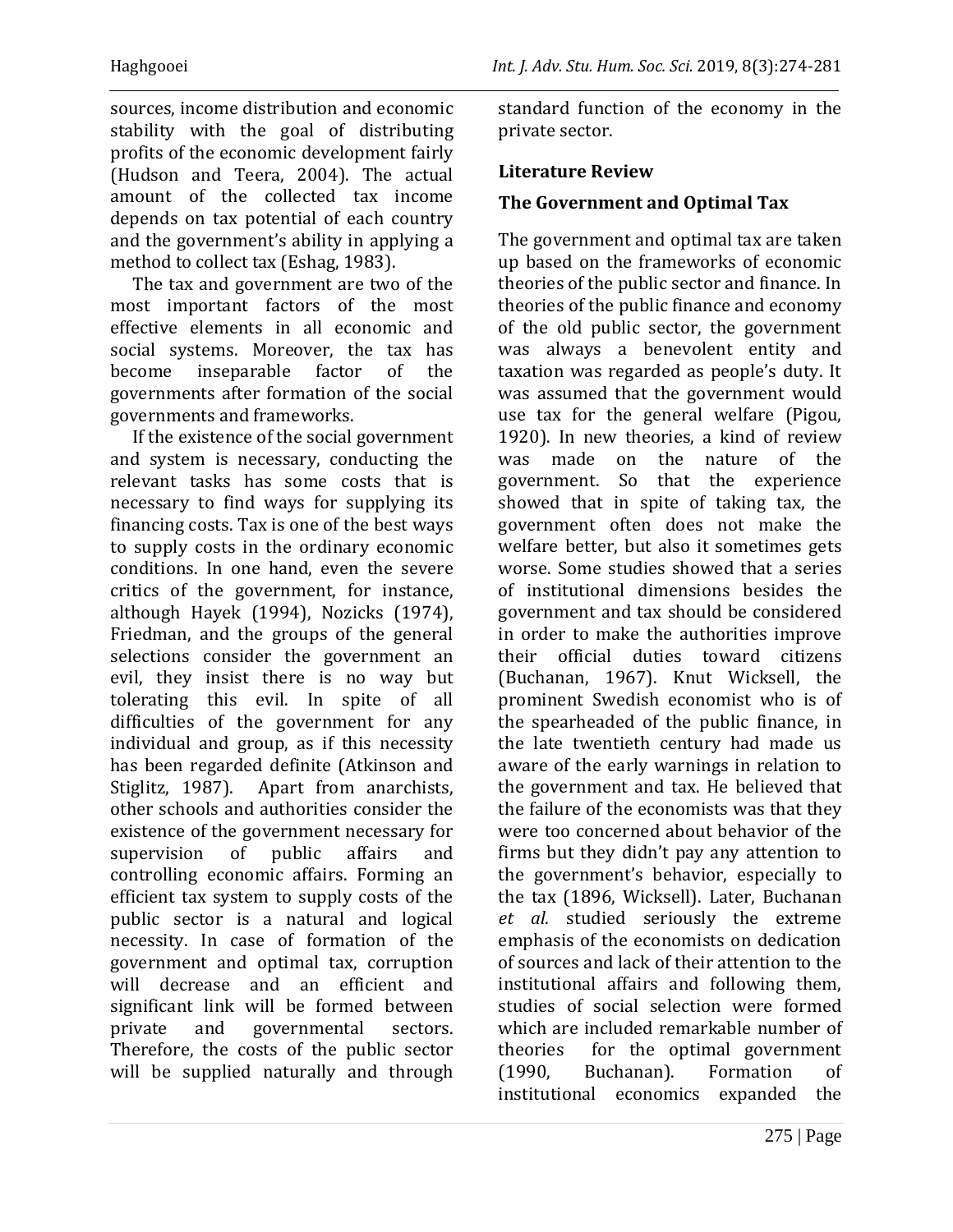necessity of the government process and optimized tax and administration. In the late 1990 and early twenty-first century, the developments related to good management and governance as basis of behavior modification in the public sector were emphasized. So, even subjects about modification of the principal institutions and laws of the countries in the second decade of the actual century were reviewed. From 1974 to 1987, about 80 constitutions were revised in various countries around the world under effect of the warnings and analysis in inefficiency of the public management and creation of cash packages and scientific survey, leading to reporting 160 cases at that time (Epstein, 2011)

One of the key factors to the optimal government is its formation from the correct paths along with democratic tools. Other factors are cost supply through tax and having a non-rentier framework and activity in the finite period. Primarily, the private sector and tax payers easily consider welfare effects resulting from tax realization on their own life in the optimal government. The economic activities in the private sector are so productive and profitable that adequate tax incomes are naturally gained from the economy cycle. As long as the government creates the standards of optimality, the tax system will develop; therefore, economic and tax corruptions will hold a remarkable share in the public sector and other economic sub-systems (Musgarve, 1984). There is no tax evasion in the optimal tax system or there is the least possible amount. On the other hand, in transparent tax systems, people make a kind of monitoring on the government performance and the tax exempts will be the least possible. Moreover, any exempt will be approved by professional study and adequate justification.

To date, regarding the studies related to the present investigation, it should be noted that research has dealt with tax systems of other countries such as England, Australia and Pakistan. Nonetheless, no comprehensive study has been done so far on the tax system of India. Since this country is successful both in the region and in the world in terms of the economy and in a short period of time since 1991, Manmohan Singh, current Finance Minister could ratify some programs in order to rescue the country from the bad economy and he could also supply the possibility of foreign investment and rapid economic growth by eliminating troublesome tax regulations in order to provide the country with the fourth largest economy in the world. Therefore, the tax system of India can offer us a path toward rapid economic development. The current inquiry accordingly intends to study the financial scenario of India.

## **Direct and Indirect Tax Incomes of the Central Government and States and Its Share of GDP**

The tax structure of India is three-plied in which the constitution offers the union government as the power of ratifying income tax, property tax, inheritance tax, sales tax, service tax, duties and customs tax. Moreover, it allows ratifying interstate sales tax for goods, entertainment and professions, stamp duties in property transfer and collecting lands incomes (owned land).

The local governments on behalf of the state government have the authority to ratify tenement tax and tax at the gate besides receiving the costs of the public facilities such as water, sewage system and etc. from the consumers. More than a half of the incomes of the state and unions governments are supplied from the tax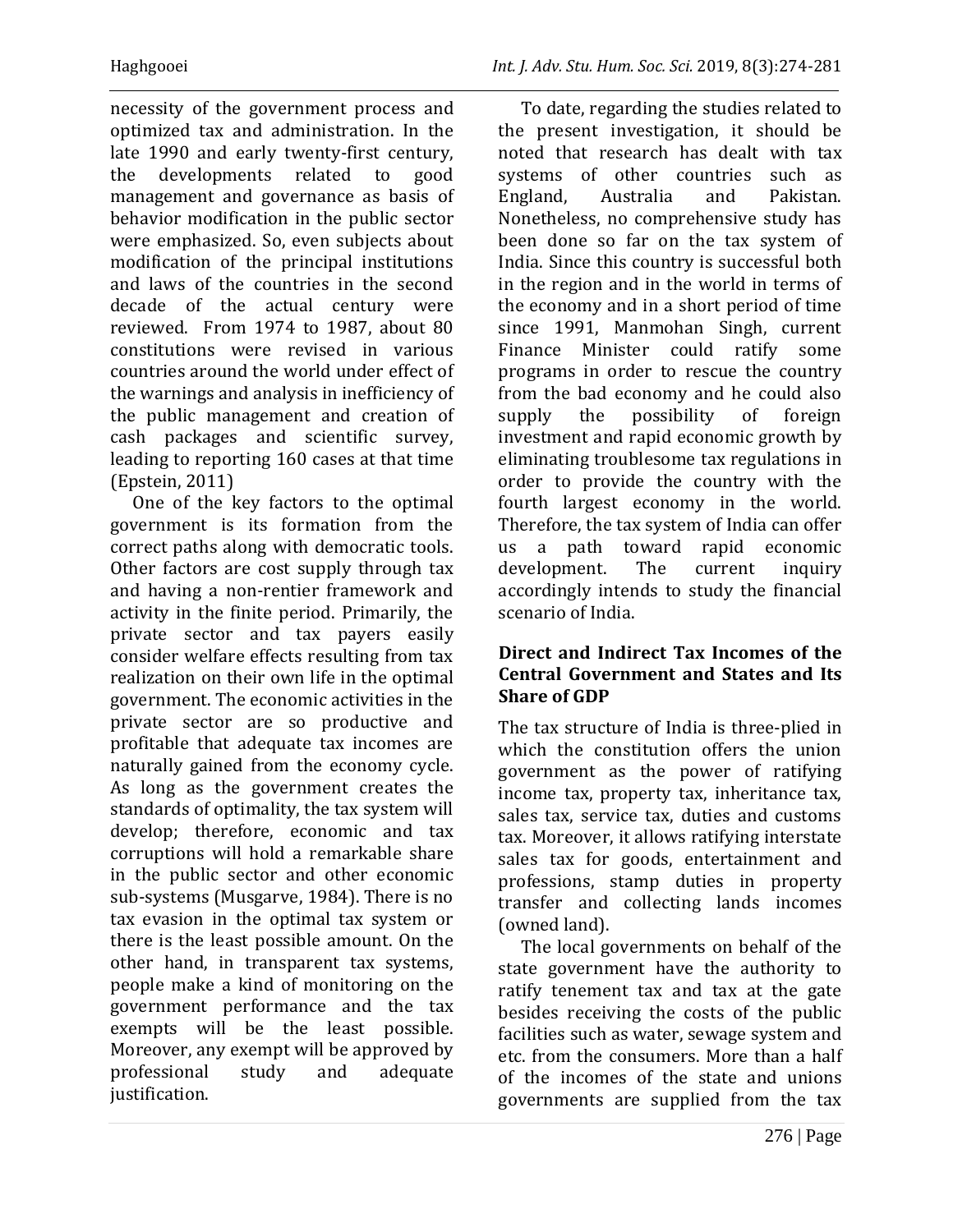place half of which is indirect tax. More than a quarter of union government financial taxes are shared with the state governments. Tax reforms which were started from 1991 were looking for optimizing the tax system by following certain ways such as reducing rate of tax income of any individuals and companies, indirect taxes and customs duties and raising them, reducing exemptions, grants, simplifying rules and procedures, application of permanent account number to track monetary transaction while increasing tax system follow-ups.

Non-tax income of the central government is supplied from the place of financial services, receipts of interests, dividends of the governmental sector and etc. whereas non-tax income of the states is supplied by sums granted by the central government, receipts interests, public incomes, social and economic services. In Table 1, the direct and indirect taxes of the central and states governments and the sum of both are shown based on the statistics of the Central Bank of India. The share of the interstate in the common sources of Federal tax is appointed according to the recommendations of the Finance Commission for the President.

 **Table 1.** Direct and indirect tax revenues of central and state governments (Based on statistics of Reserve Bank of India) (Billions of rupees)

|          |         | Center(gross) |          |          | <b>States</b> |          |         | Center & States combined |          |                    |
|----------|---------|---------------|----------|----------|---------------|----------|---------|--------------------------|----------|--------------------|
|          | Year    | Direct        | Indirect | Total    | Direct        | Indirect | Total   | <b>Direct</b>            | Indirect | Total<br>(billion) |
|          | 2005-06 | 1652.49       | 1993.98  | 3646.47  | 301.79        | 1817.68  | 2119.47 | 1954.28                  | 3811.66  | 5765.94            |
|          | 2006-07 | 2302.49       | 2412.63  | 4715.12  | 388.29        | 2136.82  | 2525.11 | 2690.78                  | 4549.45  | 7240.23            |
| $\alpha$ | 2007-08 | 3122.43       | 2791.04  | 5913.47  | 434.46        | 2427.03  | 2861.49 | 3556.89                  | 5218.07  | 8774.96            |
|          | 2008-09 | 3338.54       | 2696.45  | 6034.99  | 441.32        | 2786.73  | 3228.05 | 3779.86                  | 5483.18  | 9263.04            |
|          | 2009-10 | 3774.87       | 2438.81  | 6213.68  | 473.87        | 3158.56  | 3632.43 | 4248.74                  | 5597.37  | 9846.11            |
|          | 2010-11 | 4459.94       | 3431.78  | 7891.72  | 627.25        | 3981.70  | 4608.95 | 5087.19                  | 7413.48  | 12500.67           |
|          | 2011-12 | 5006.51       | 3970.15  | 8976.66  | 764.02        | 4793.77  | 5557.79 | 5770.53                  | 8763.92  | 14534.45           |
|          | 2012-13 | 5702.57       | 5027.34  | 10729.91 | 902.55        | 5550.81  | 6453.36 | 6605.12                  | 10578.15 | 17183.27           |

In 2005-2006, Indian Union Budget equal to 514344 Cr Rs was equal to 118 billion dollars and the Indian tax revenue of equal to 273466 Cr Rs was 63 billion dollars. In 2010, GDP (Gross Domestic Production) of India was equal to 4057787 million dollars according to the report of International Monetary Fund and it was 4194856 million dollars based on the report of the World Bank which has the fourth rank in among all countries in the world. In Diagram 1 and Table 2, the financial indexes of the central government for 2005-2013 are shown per GDP according to the statistics of the Central Bank of India.

#### **Titles Including Income Tax**

#### **- Income from Salary**

The salary includes cash payment, pension, incentive or commission which is paid monthly or at any other time by one or several employers. The salary consists of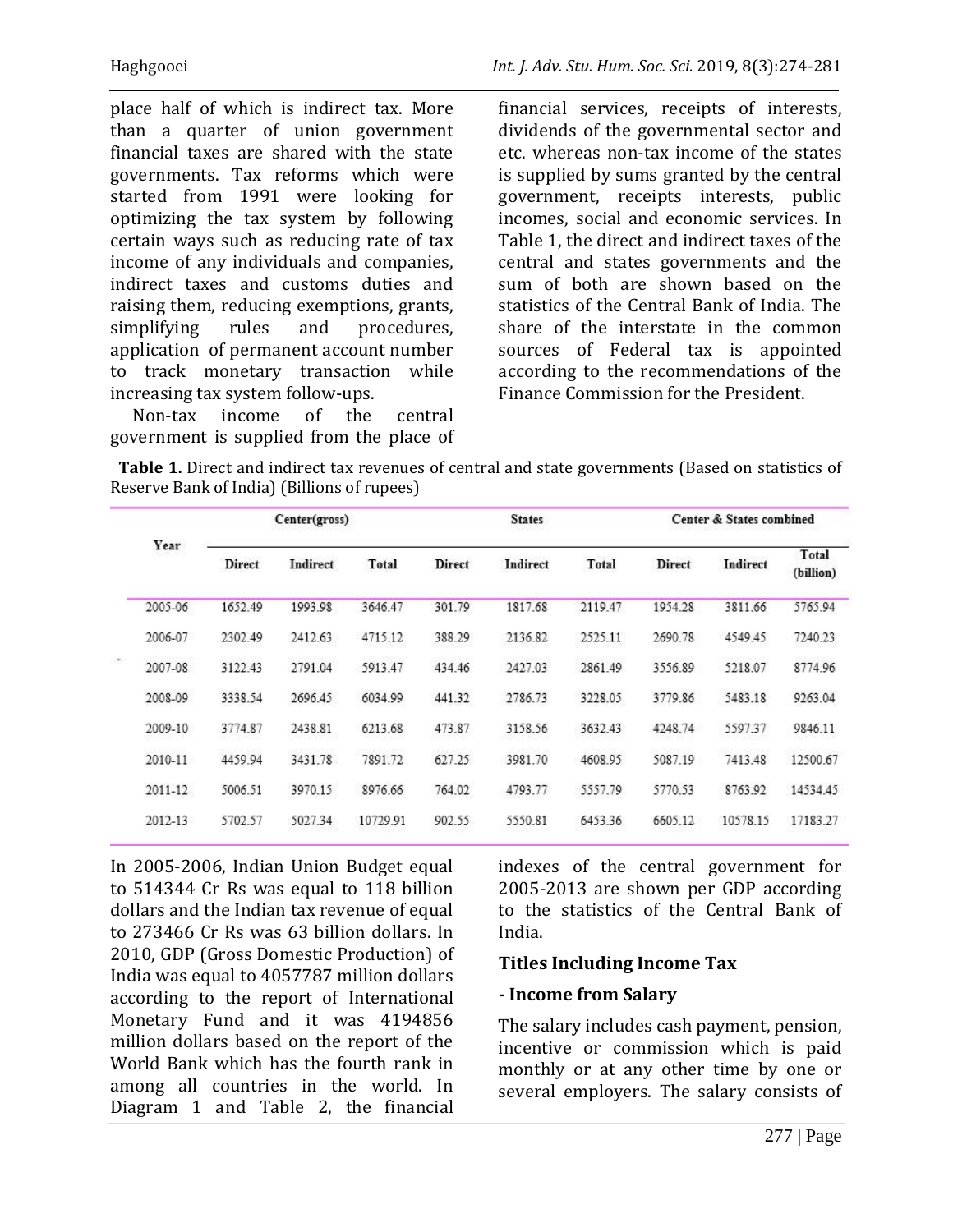the following:1- wages.2- any type of annuity or pensions.3-any type of bonus.4 any fee, commission, raise or benefit which is paid in addition to the salary.5- any advance payment.6-any payment to the employee for each period in which he was out of job.

**Table2**: Select fiscal indicators of the central government (As percentage to GDP)(2005-2013)(Based on statistics of Reserve Bank of India)

|         |        | Gross Tax |       | Tax<br>Revenue | Revenue<br>Receipts | Non Tax<br>Revenue | Capital  |
|---------|--------|-----------|-------|----------------|---------------------|--------------------|----------|
| Year    | Direct | Indirect  | Total | Net            |                     |                    | Receipts |
| 2005-06 | 4.47   | 5.40      | 9.87  | 7.32           | 9.40                | 2.08               | 4.86     |
| 2006-07 | 5.36   | 5.62      | 10.98 | 8.18           | 10.11               | 1.94               | 3.36     |
| 2007-08 | 6.26   | 5.60      | 11.86 | 8.81           | 10.87               | 2.05               | 3.97     |
| 2008-09 | 5.93   | 4.79      | 10.72 | 7.87           | 9.60                | 1.72               | 5.33     |
| 2009-10 | 5.83   | 3.76      | 9.59  | 7.05           | 8.84                | 1.79               | 6.99     |
| 2010-11 | 5.72   | 4.40      | 10.12 | 7.31           | 10.11               | 2.80               | 5.16     |
| 2011-12 | 5.50   | 4.36      | 9.86  | 7.02           | 8.37                | 1.36               | 6.34     |
| 2012-13 | 5.65   | 4.67      | 10.32 | 7.41           | 8.70                | 1.29               | 5.63     |
| 2013-14 | 5.88   | 4.95      | 10.83 | 7.77           | 9.29                | 1.51               | 5.36     |



**Figure 1**. Select fiscal indicators of the central government (As percentage to GDP) (2005-2013)

It is noteworthy to mention that the taxexempt pensions and transfer payments which are all a part of retirement benefits are not exposed to the tax.

**- Income from House Property**

The annual value of properties including each building and its land belongings (except the ones which are captured for a business or professions with the income resulting from them exposed to another type of tax) will be exposed to the taxation as "income from house property". In this respect, this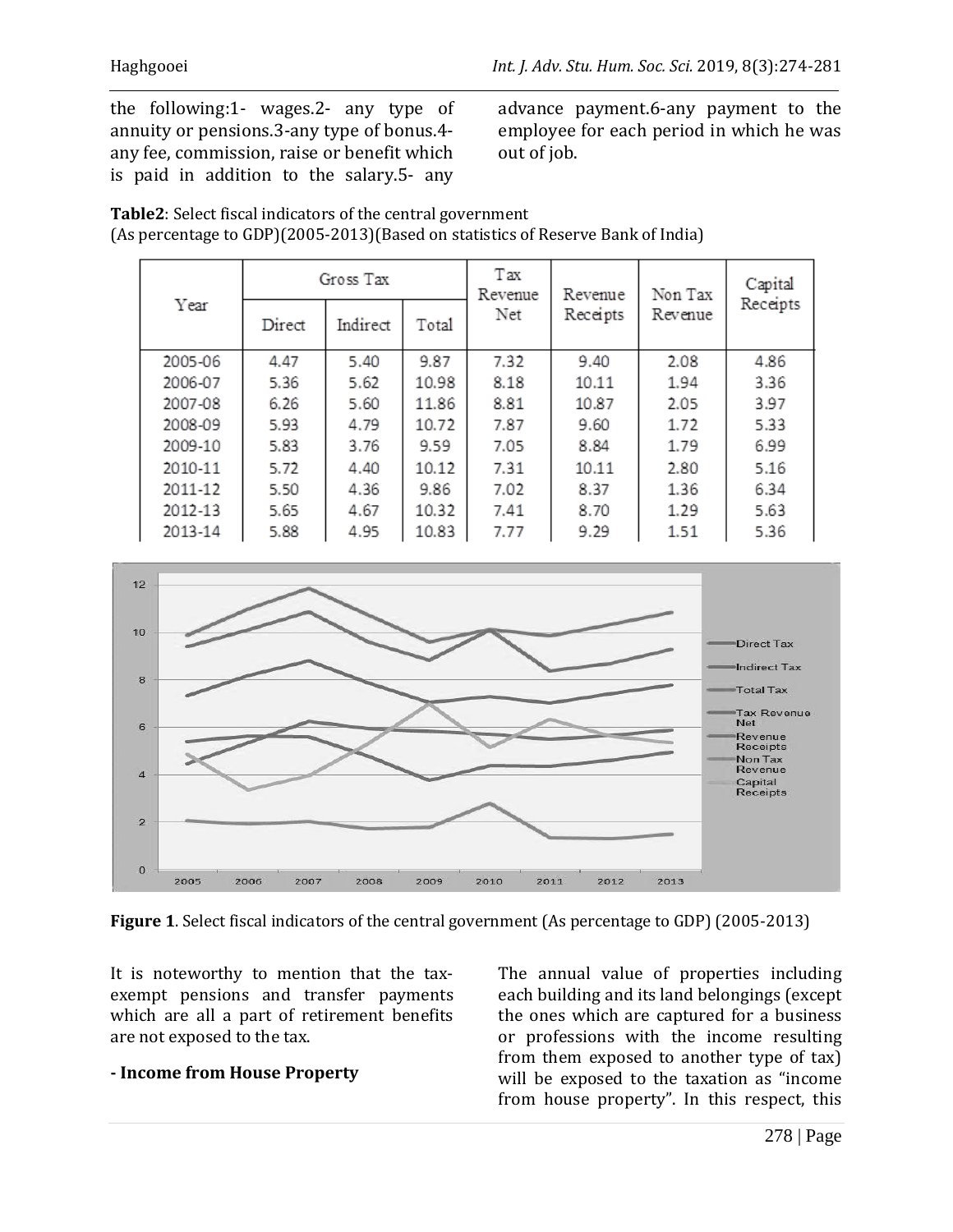type of income includes only the money resulting from a building or a part of it which is managed by the owner and the income from land belongings. The income resulting from other properties like an open and free area does not include this part and the income resulting from them will be considered as "Income from other sources" which will be discussed later. When a property is rented by an individual for a business or professions, the tax will be regarded for the income from business or professions, not for the property per se. Similarly, when a factory is set up with business and professions purpose in a building owned by the partner, no income from such property is added to the partner's income, unless the factory pays the rent to the partner. If the property is not on the authority of the owner, but he receives money as a rent from the tenant, this income is exposed to tax as" income from other sources". Building includes any building such as office building, warehouse, stockroom, customs warehouse, factory, hall, shop, stalls, theater, conference hall and etc. The income from such buildings or a part of them is exposed to the tax. But the income from unoccupied lands doesn't include this part; even income like the money taken for rent of the land or grassland is regarded as income from other sources. Even the receipt money from open areas or renting a mine is exposed to the income from other sources. The incomes from property which are exempt from any tax are as follows: 1- the income from farmhouse that forms a part of the agricultural income; 2- income from property of local authority; 3- income from property of an officer with the purpose of providing housing or goals as planning for development of cities, provinces and villages or both; 4- income from the registered trade unions; 5- income property from membership in a tribe; 6-income property from a legal firm or a coalition providing from the government; 7-income property from a firm settling by the central

government or state authorities to promote the interests of a minority's members; 8 property income from a cooperative firm shaping to promote interests of members of different classes of people in India or members of a tribe or both; 9- property income from renting stockroom or customs warehouse to store, process or facilitate marketing of the goods by an officer according to the law; 10-income from using property for charity purposes; and, 11 income from any political party.

#### **- Income from Business or Professions**

Business refers to an activity, a systematic and organized operation with motivation of profitability. The benefit from such activity is known as business. In order to take tax from the incomes as "Business benefits", the following conditions should be met: 1-it should be in a framework of a business or professions; 2-The business or professions should be managed by a tax user; and, 3- Business of professions should have been started by a tax user and from any time in the past year. The following incomes are exposed to the tax with such title:

1. Profit or benefit of any profession which has been started by tax user from any time in the past year.

2- any compensation or money which is payable and possible to be received through the following method: a) Anyone, whatsoever he is called, whether responsible for the whole management or a remarkable part of an Indian company's affairs or dealing with determination of his management or related status change; b) Anyone, whatsoever he is called, whether responsible for the whole management or a remarkable part of an Indian company's affairs or dealing with determination of his company's job or condition change and related status; c) Anyone, whatsoever he is called, having the authority of a part of the activities of an agency relevant to the business of someone else and dealing with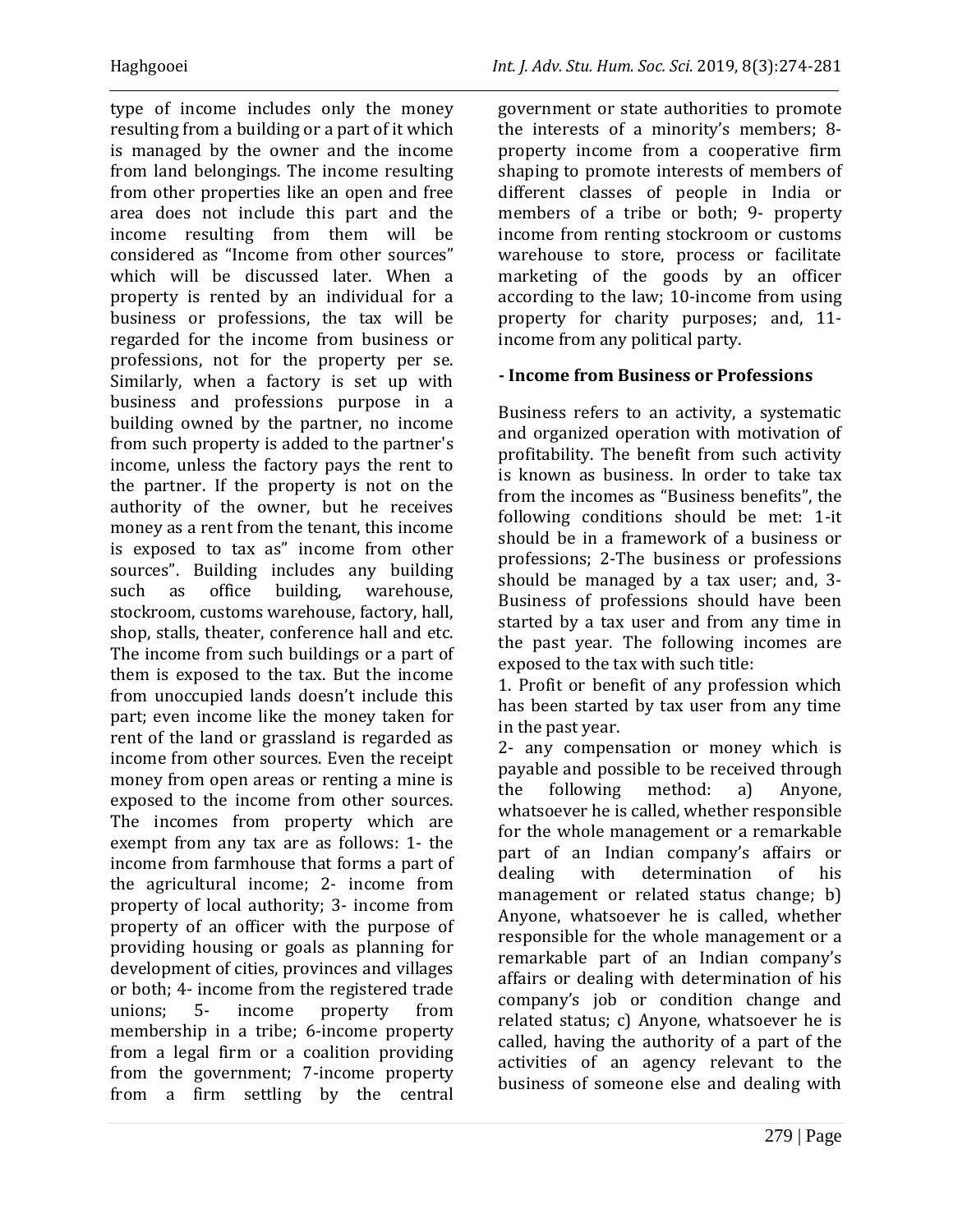termination of the agency or changing the related status.

3-Income obtained from business, professions or any similar activity resulting from a distinct service for its members. Income benefits from business or other sources depend on the activity of the tax user. If the investment and benefit from it is result of the business part, its income is considered as the income from business. When the income is implicit and the direct result is not business, it is regarded as the income from other sources.

#### **- Income from Capital Gains**

Investment means every kind of property which is in the capture of tax user whether in relation to his career or business or not. The investment does not include the following two items: a) any investment in trade, consumable stores or raw materials which are kept for his trade or career. b) personal properties as the ones that could be displaced including clothing and furnishing except jewelry which are utilized by tax user or his family member for personal purposes.

#### **- Income from Other Sources**

Certain incomes which are not categorized in the mentioned sources as dividends, money from the lottery, chart, competitions like horse racing or betting, are considered as income from other sources.

Additionally, when a tax user rents his machineries and devices and the building is regarded as an inseparable part of the devices and machineries, the income from such rents are considered as an income from other sources. The prices which are based on Keyman insurance policy and dedicated according to a type of grant, if they aren't considered under title of business benefit, profit or salary are also exposed to such tax. Therefore, this income is a kind of continuer of other incomes and it is regarded in the category of other incomes. Moreover, it is specific for the incomes which are not placed under other titles.

#### **-Tax Avoidance**

The tax evasion is using legally the tax programs in favor of a person in order to reduce the payable tax following the law; for example, using tax deductions, changing financial situation of a person through a partnership, opening a firm, association or institution in a country with freely tax laws. The tax evasion could result in beneficial effects: a) Reforming unreasonable financial laws; b) facilitating commercial transportations which are not feasible in the presence of heavy taxes; and, c) providing a legal path for the people who want to evade tax payment. However, the tax avoidance reduces the governmental income and the tax system will get into trouble.

#### **- Tax Evasion**

In contrast to the tax avoidance, tax evasion is a term related to the attempts of any individuals, companies, unions not to pay their taxes illegally. The tax evasion includes activities of any individuals who hide the real fruit of their activities and properties or report them wrongly in order to reduce the including tax (instances such as lack of reporting the income honestly, profit or benefit or exaggeration in deductions' announcement. The tax evasion is a crime in almost all countries and committing it will be followed by imprisonment.

#### **Conclusion**

One of the most important factors that have direct effect on the economic atmosphere of the developing countries is financial policy. In fact, the financial system is one of the most consistent mechanisms of determining the degree of development in the countries and guarantor of implementation of the most significant activities of a government. As a rule, the financial supply of the public sectors and others depends on the size of the national budget and the size of the national budget depends on the efficiency of the tax system and economic level of the